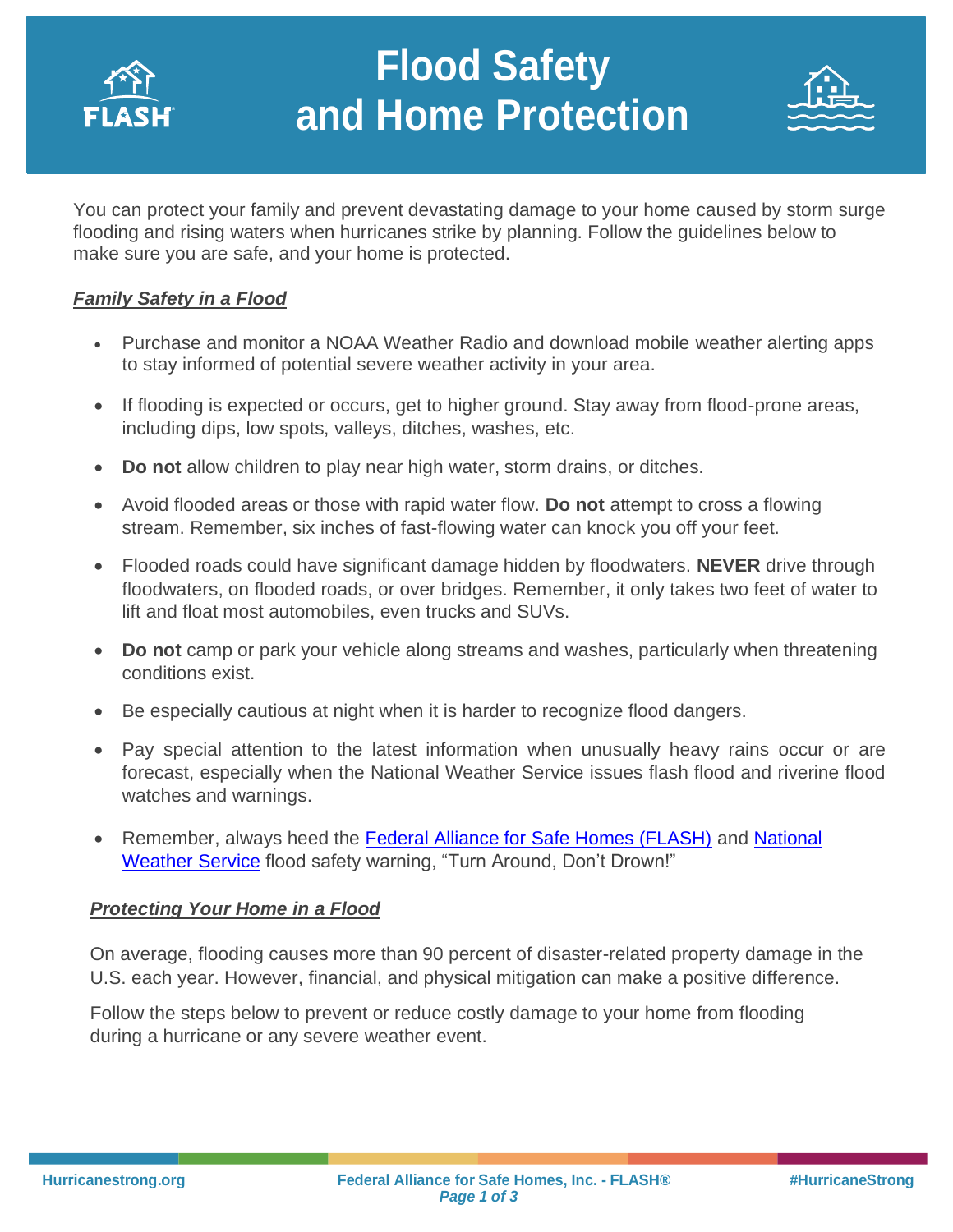

# **Flood Safety and Home Protection**



#### *Insurance*

Most homeowner insurance policies do not cover flood damage, but nearly every home has some level of flooding risk. That is why flood insurance is one of the best financial protections for your home.

You can determine your flood risk by contacting your insurance professional, local growth management agency, building and zoning department, or visiting [www.floodsmart.gov.](http://www.floodsmart.gov/)

Even if you live outside mapped high-risk flood zones in a moderate or lower risk location, you may need flood insurance someday. Typically, the lower the risk, the lower the cost, so exploring coverage options is an excellent way to ensure you have the resources necessary to recover from a future flood event.

Remember that there is a **30-day** waiting period before flood policy coverage goes into effect, so it is almost always too late to purchase a policy once hurricane watches and warnings occur.

#### *Home Preparation*

Take inventory of all personal items (including model types, serial numbers, pictures, and descriptions). Scan **all** important documents or place copies in a water-resistant, fireproof box or bank safe deposit box. Store copies of these items in your disaster supply kit or "go bag" as well.

### *Mitigation*

It can flood anywhere it can rain, so you should protect your home's major appliances from water that could enter your home. If your appliances are in the garage or outside your home, you can prevent damage by elevating them above the expected levels of floodwaters.

Here are some things to keep in mind about floodwaters:

- Floodwater is not clean water.
- Just a few inches of water can permanently damage many appliances.
- Several hours of inundation can permanently affect the internal components of items such as washers, dryers, furnaces, and air conditioning equipment.